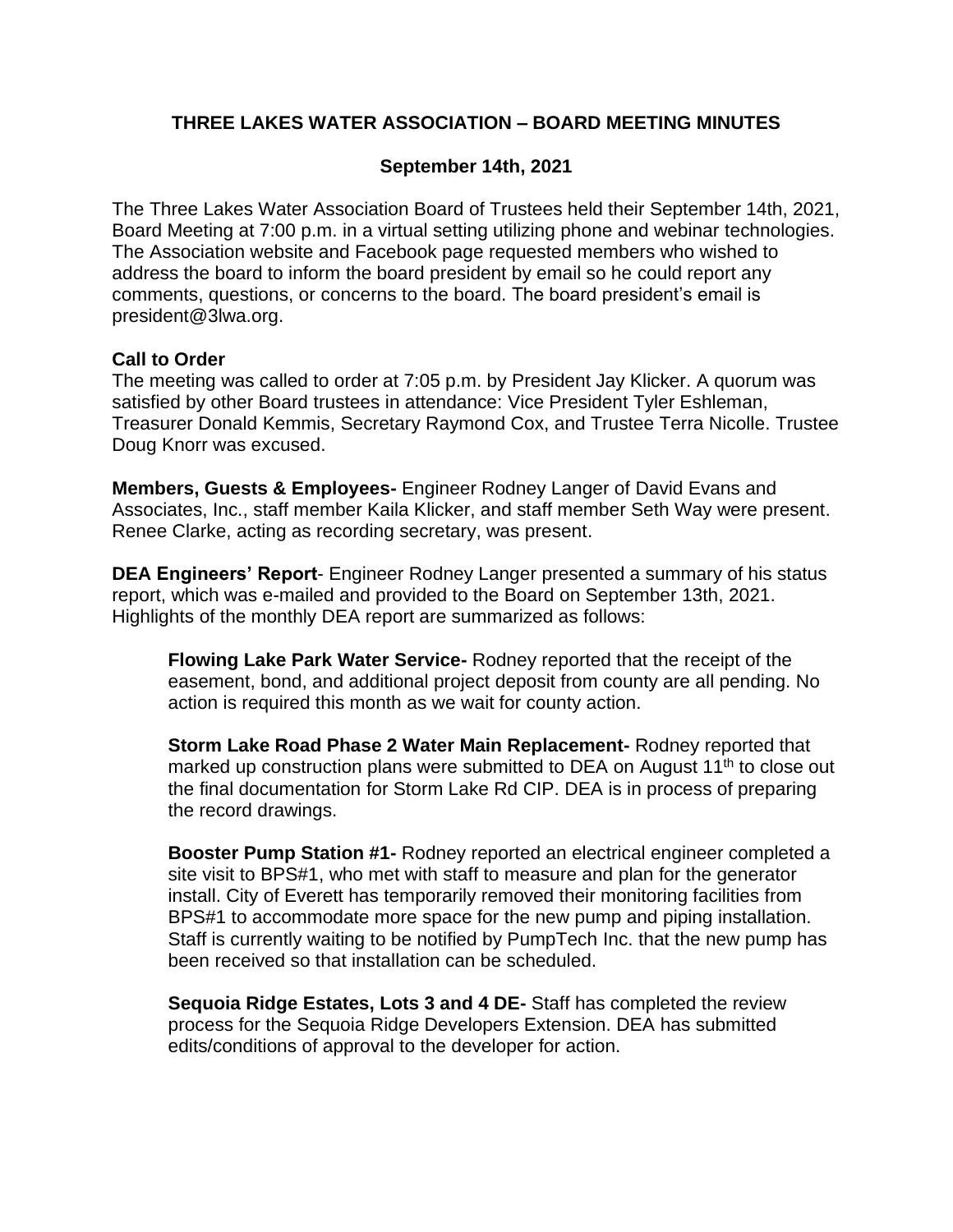**Developer Extension Manual-** Rodney reported that an updated draft of the manual has been created and sent to Staff for final review before it will be presented to the Board for adoption at the next meeting.

### **163rd Culvert Replacement-** See Old Business

### **Manager & Cross Connection Report**

Assistant Manager Kaila Klicker presented a summary of the manager report, which was e-mailed and provided to the Board on September 9<sup>th</sup>, 2021. Highlights of the monthly manager report are summarized as follows: Staff has been in contact with Systems Interface Inc. regarding the power cabinet failure and has relayed to them that Snohomish County PUD has defined a soft start is still required as part of their 2004 permit approval. DEA and their supporting electric engineer have submitted a recommendation to the Association for currently available components. Currently, staff is waiting for documentation to be prepared for the scope of work to be completed for booster pump station #3, so that it may be submitted for approval. The cost is currently estimated to be roughly around \$6,000 but will be more accurately reflected as updates are made by Systems Interface to the final cost. A new service was installed along Panther Lake Road on September 2<sup>nd</sup>, 2021, by contractor Puget Sound Tapping Services. As our current handheld device is reaching the end of its lifespan, staff is coordinating with our billing database entity, as well as our handheld device entity, to time software integration to be implemented by January 2022. An estimate was collected for an HOA, at their request, to install a fire hydrant along 187<sup>th</sup> Dr SE. and was emailed to the HOA on September  $8<sup>th</sup>$ ,2021. We are waiting to be notified if they would like to proceed forward. Licensing is due for the cradle point as part of SCADA operations. Staff intends to pay the \$690.00 cost for a five-year license. Staff is currently working with the appropriate members who have late fees/large outstanding balances, as part of our Member Assistance Program, as the governor's proclamation regarding late fees/shut offs will potentially be dismissed on September 30<sup>th</sup>.

### **Approval of August 10th Board Meeting Minutes**

*Motion made by Treasurer Donald Kemmis to approve August's Minutes, seconded by Secretary Raymond Cox. The motion passes.*

# **Officers Reports**

**Treasurer Report and Pay Bills-** Staff member Renee Clarke presented a summary of the treasurer report. The financial report was prepared and distributed to the Board summarizing the financial position through September 14th, 2021 (attached). Total funds on hand are \$1,270,860.08. One transfer was made for \$85,000.00 to cover the bills from the KeyBank account. Reports were provided for the past month's expenses, prepaid invoices, and payroll summary. Checks were presented to be signed once authorized by the board. Currently there is one bank account that is slightly above the FDIC limit. The Pacific Crest Certificate of Deposit is set to mature in October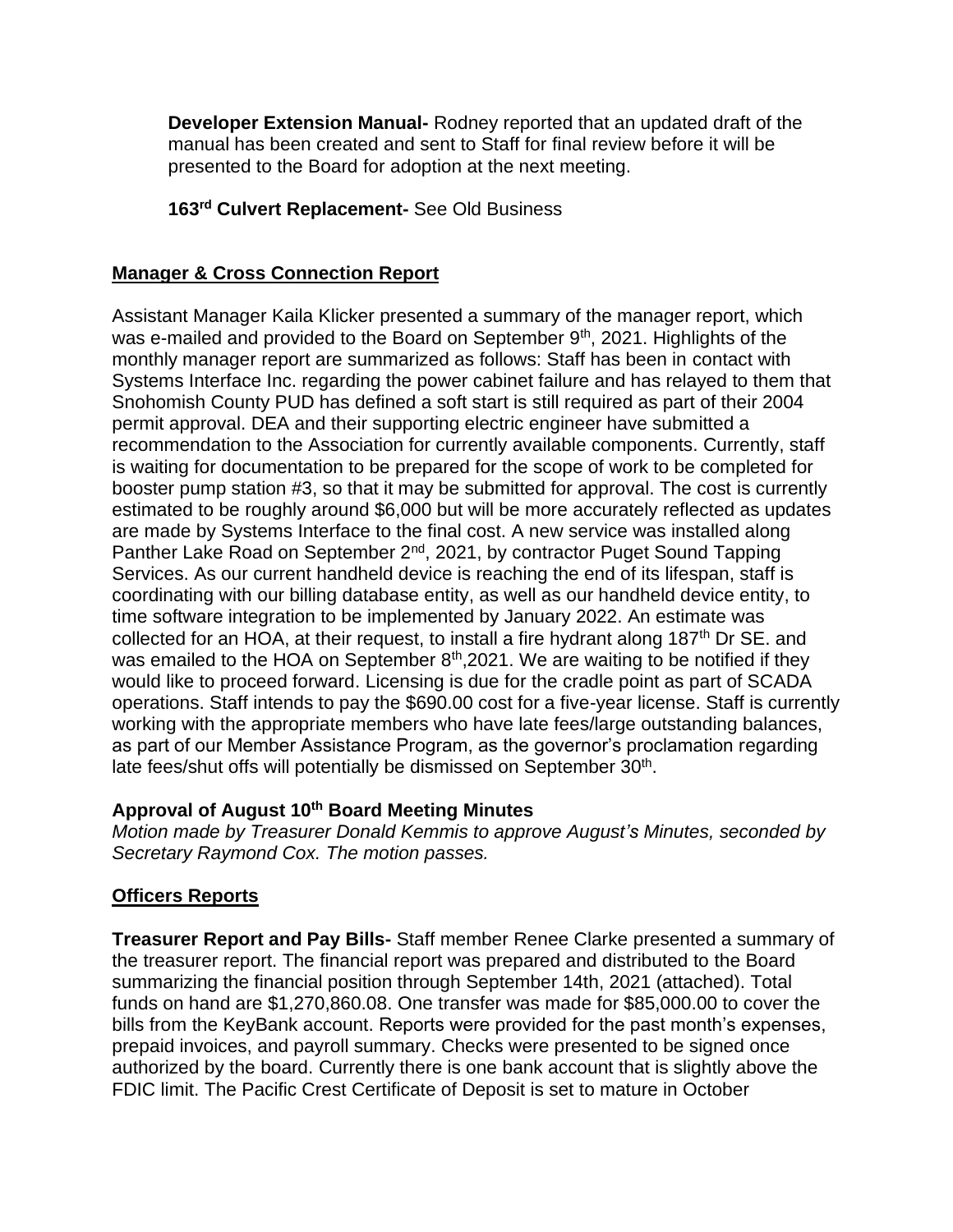Current Financial Info General Funds- \$456,476.30 Capital- \$771,677.85 Reserve- \$42,705.93 Total Expenses- \$83,622.95

Funds were transferred to the Standpipe, Pump House, and Mero restricted accounts.

*Motion made by Treasurer Donald Kemmis to approve payment of the bills as presented, seconded by Trustee Terra Nicolle. The motion passes.*

**President-** President Klicker reported that he signed some new shares and the Developers Extension for Sequoia Ridge, lots #3 and #4.

**Vice President-** No Report.

**Secretary-** Secretary Raymond Cox reported that he signed some checks and new shares.

#### **Old Business**

**Verizon Cell Lease-** A conference call was held on August 23<sup>rd</sup> between Staff and Verizon representatives to clarify what edits to plans were required for resubmittal to the Association. Staff defined that Tilson Tech records appeared to have records that were not accurate regarding what facilities were installed on the standpipe. A committee meeting occurred on August 23<sup>rd</sup>. A decision was made that the committee would like Verizon to submit a proposed new lease contract to the Association, as their scope of work is outside the current lease agreement.

**163rd Culvert Replacement-** Rodney reported that DEA and staff are currently coordinating with Snohomish County in anticipation of work to both temporarily and permanently replace culverts on 163rd because the culverts are at the end of their lifespan. This work will directly impact the Association as facilities are within the proposed area of construction. Staff met with Snohomish County and Fish and Wildlife Representatives on September 2<sup>nd</sup>, 2021, as requested by the county, to discuss a temporary culvert replacement which will be required to be installed by September  $30<sup>th</sup>$ , if approved. In response to the County's locate request, Manager Kemmis asked for potholing work to be performed to confirm the location and depth of our 1965 AC water main in the area of the culvert replacement. The potholing work was completed on September 8<sup>th</sup>, 2021. Profile data was obtained by staff and is currently being reviewed by DEA. The start of temporary work is scheduled to begin on September 16<sup>th</sup>, 2021. Permanent replacement work has been prolonged until summer of 2023-2024.

**Staff PFML-** On August 26<sup>th</sup>, a letter was received notifying the association of a staff members intention of Paid Family Medical Leave, beginning September 24<sup>th</sup>, and a